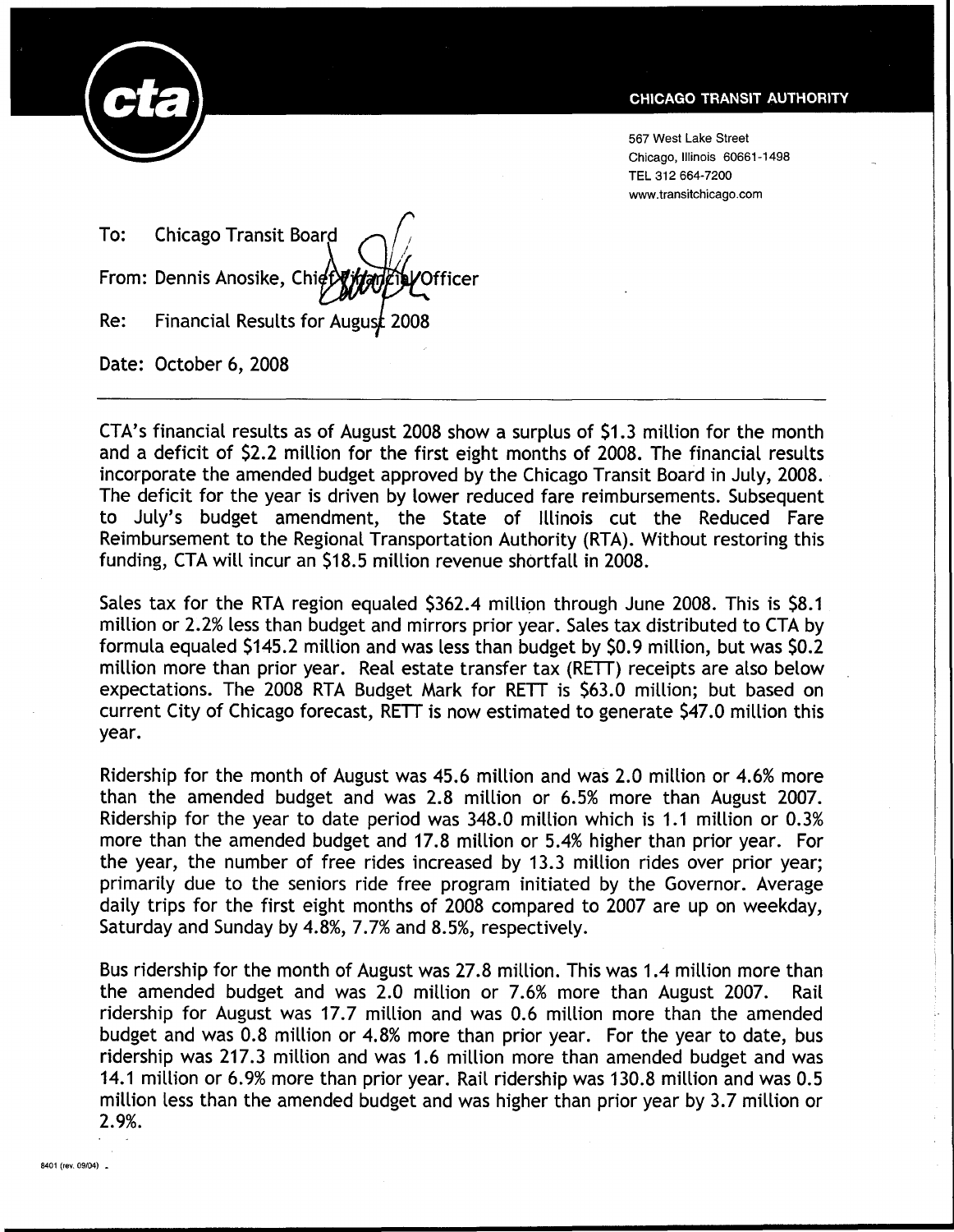Public Funding Required for Operations for the month was \$53.2 million or \$1.3 million less than the amended budget resulting in a \$1.3 million budget surplus for the month. For the year to date, public funding was \$440.6 million which is \$2.2 million more than amended budget. This deficit is due to the loss of reduced fare reimbursement.

Recovery Ratio, which measures the percentage of operating expenses CTA funds from internally generated revenues, was 53.50% for the month and was favorable by 3.8 percentage points. For the year, recovery ratio was 49.1% and was favorable by 0.3 percentage points.

Operating Expenses for the month and year equaled \$99.0 million and \$797.9 million, respectively, and were favorable to the amended budget.

Labor Expense was \$71.8 million for August and \$581.7 million for the year. This was \$0.7 million less than amended budget for the month and \$1.2 million lower for the year primarily due to vacancies, overtime reductions and timing differences between actual and amended budget for paid time off.

Material Expense was \$7.7 million for the month and was \$0.5 million less than amended budget. For the year, material expense was \$58.7 million and was \$0.6 million less than amended budget. Compared to prior year, material expense is \$3.9 million or 7.0% higher.

Fuel for Revenue Equipment was \$8.0 million for the month and \$59.0 million for the year. This was \$0.2 million more than amended budget for the month and was \$0.4 million more than amended budget for the year to date. The gross cost per gallon for the month was \$3.63 and after adjusting for the fuel hedge, the net cost per gallon was \$3.90, an additional cost of \$0.27 per gallon. The amended budget assumes an average price of \$3.67 per gallon.

Electric Power for Revenue Equipment was \$3.9 million for the month and \$22.7 million for the year. Power expense was \$0.5 million more than amended budget for the month but is \$1.1 million less than amended budget for the year to date due to rate changes for power distribution coupled with increased consumption from higher railroad speeds due to the reduction in slow zones.

Provision for Injuries and Damages Expense was \$0 for the month and \$14.0 million year to date and is on par with amended budget.

Purchase of Security Services was \$3.0 million for the month and was on par with amended budget. Year to date security expense is \$20.3 million and was \$1.1 million less than amended budget.

Other Expenses equaled \$4.5 million for the month and were \$0.7 million less than amended budget. Year to date, Other Expenses were \$41.5 million and were \$1.1 million more than amended budget due to timing differences.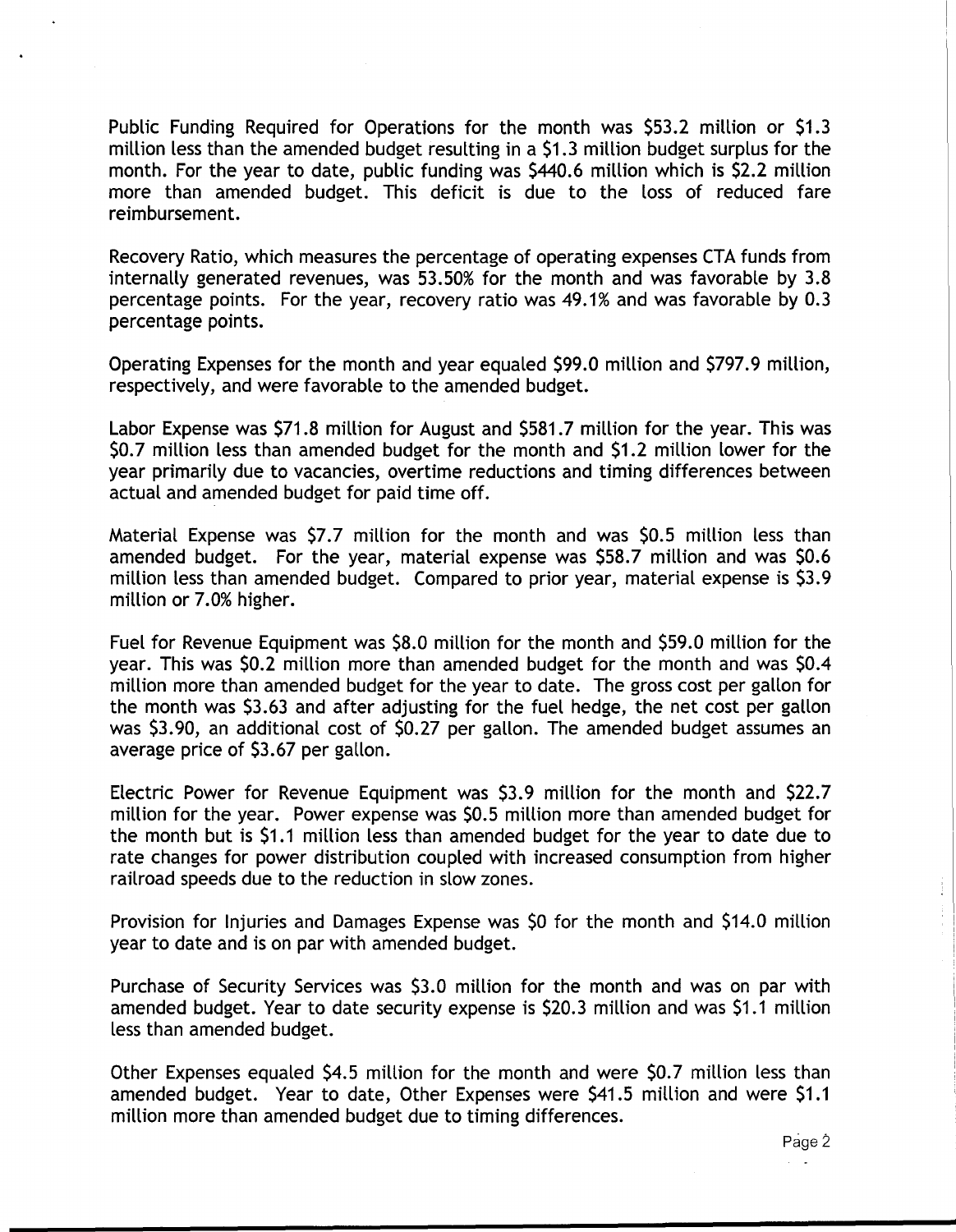System-Generated Revenue was \$45.8 million for the month and \$357.3 million for the year. This was \$0.2 million more than amended budget for the month, but was \$4.8 million less for the year primarily due to the loss of reduced fare reimbursement revenue.

Fare Revenue was \$42.2 million for the month and \$313.8 million for the year. This was \$3.8 million more than the amended budget for both the month and the year to date. The higher revenue is attributed to higher ridership and a higher average fare. The average fare for the month of August was \$0.93 per ride and was \$0.05 higher than amended budget. The average fare for the first eight months was \$0.90 and compared favorably to budget by \$0.01. Compared to prior year, fare revenue is \$0.7 million higher than August 2007 and \$7.4 million higher for the year due to higher ridership, slightly offset by a lower average fare. The average fare declined \$0.03 from prior year.

Reduced Fare Reimbursements were (\$0.3) million for the month and \$14.8 million for the year. This was \$6.5 million less than the amended budget for the year to date due to the loss of reduced fare reimbursement.

Advertising, Charter and Concessions Revenue equaled \$2.3 million in August and was \$0.1 million less than the amended budget. Year to date revenue for this category was \$18.5 million and was \$0.3 million more than amended budget.

Investment Income was \$0.2 million for the month and \$3.1 million for the year. This was \$0.4 million less than amended budget for the month and \$0.8 million less for the year due to a lower cash balance. The State of Illinois owes CTA \$20.0 million for capital projects.

Statutory Required Contributions were \$0.0 million for the month and \$0.0 for the year to date and were on par with amended budget.

All Other Revenue was \$1.4 million for the month and \$7.1 million for the year. This was \$0.2 million less than the amended budget for August and \$1.0 million less for the year. This is due to lower revenue from rental property, capital grants and miscellaneous revenues. The lower rental property revenue reflects the delayed implementation of the real estate property management outsourcing. Miscellaneous revenues are below amended budget due to limited tickets issued for vehicles parked at CTA bus stops. Lastly, lower revenues from grants reflect the delayed implementation of the cold start engine initiative.